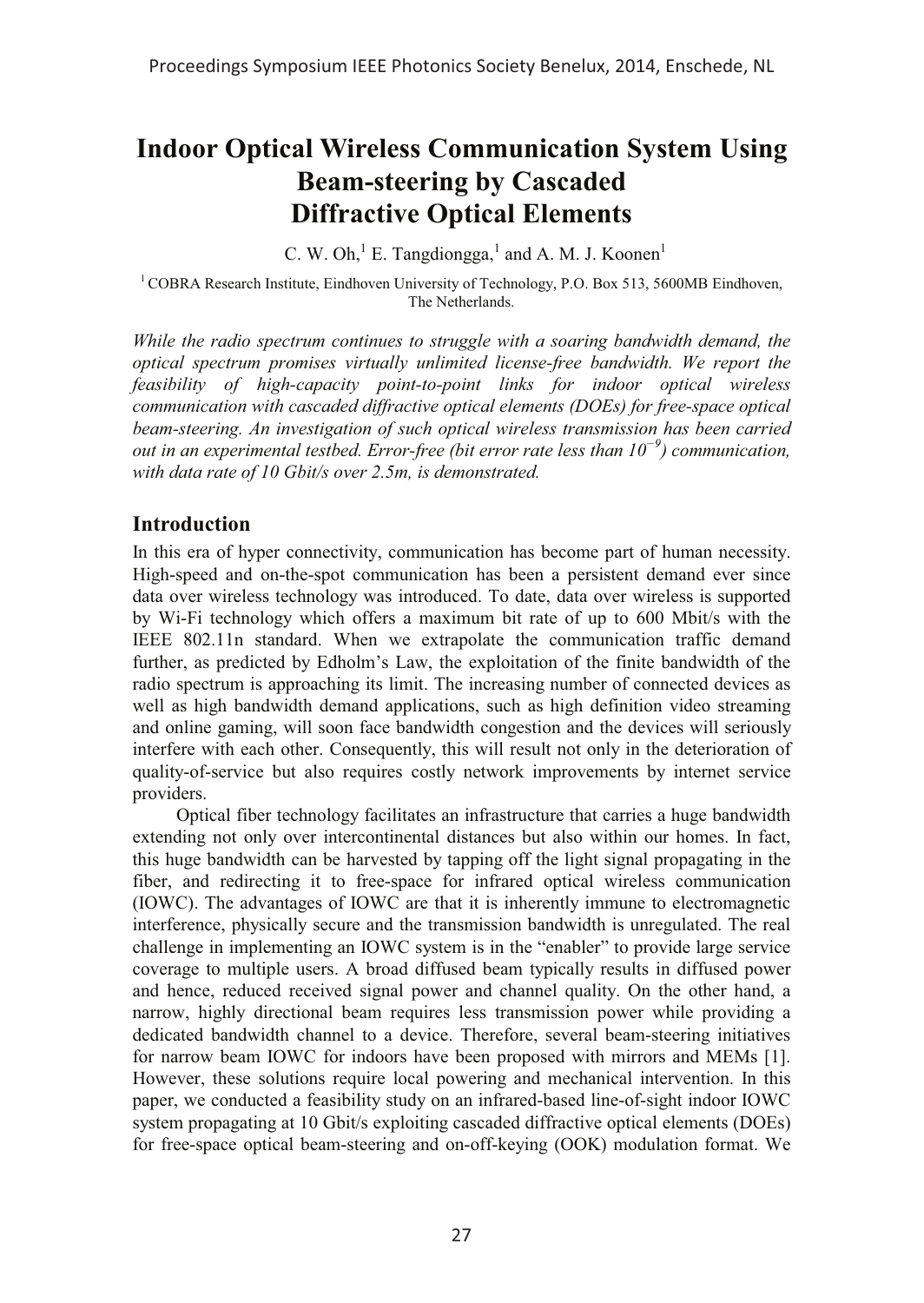employ two different echelle gratings arranged orthogonally to each other in order to facilitate a 2-dimensional spatial coverage.



### **Proposed Indoor Optical Wireless System**

Fig. 1 Architecture of optical fiber – wireless indoor network.

The in-home fiber-wireless network architecture is proposed as in Fig. 1. In essence, the freespace communication links will be implemented with diffracted infrared optical beams for downlink and a 60 GHz radio wireless uplink is foreseen. The fiber backbone may be implemented using bend insensitive single- or multimode fibers (SMF or MMF). The central communication controller (CCC) hosts the

intelligence of the system, such as protocols and routing logic and acts as the gateway between the in-home and access networks. The CCC will receive traffic from and to the access network and route it to the access points (APs) in every room; in our case, to beam-steering modules in different rooms or cells. For the radio upstream, a reflectivesemiconductor optical amplifier (R-SOA) can be used to re-modulate the upstream data and carry it to the CCC. Radio or optical localization techniques [2] can be used to locate the position of the mobile user's device before establishing a connection.

## **Optical Beam Steering**

The feasibility and reliability of an infrared optical beam, which acts as the carrier for data transmission, in providing a high quality communication link has been previously verified [3]. The key to practical implementation of such high bandwidth line-of-sight link is in the technique used to redirect these high capacity links to provide internet coverage to a group of users simultaneously and dynamically. Several free-space optical beam-steering devices, such as those composed of mirrors, acousto-optic deflectors, onchip grating modules and liquid crystals, have been proposed in several studies. However, these devices require local-powering, separate communication channels and/or have small steering angles (i.e. small coverage). An ideal beam-steering device would require no or low power, while having a wide coverage, a simple distribution system and fast switching with reliable accuracy. In our work, we study the feasibility of employing two passive gratings, cascaded orthogonally, for 2-dimensional beamsteering for an in-home communication system. The primary use of diffraction gratings is to disperse light spatially by wavelength. In our system setup, the first grating has a lower free-spectral range (FSR) and the second grating has double the FSR of the first. By tuning the wavelength of the tunable laser, which is located at the CCC, the beams are then diffracted accordingly to the appropriate x- and y- direction, consequently providing an effective coverage area [4].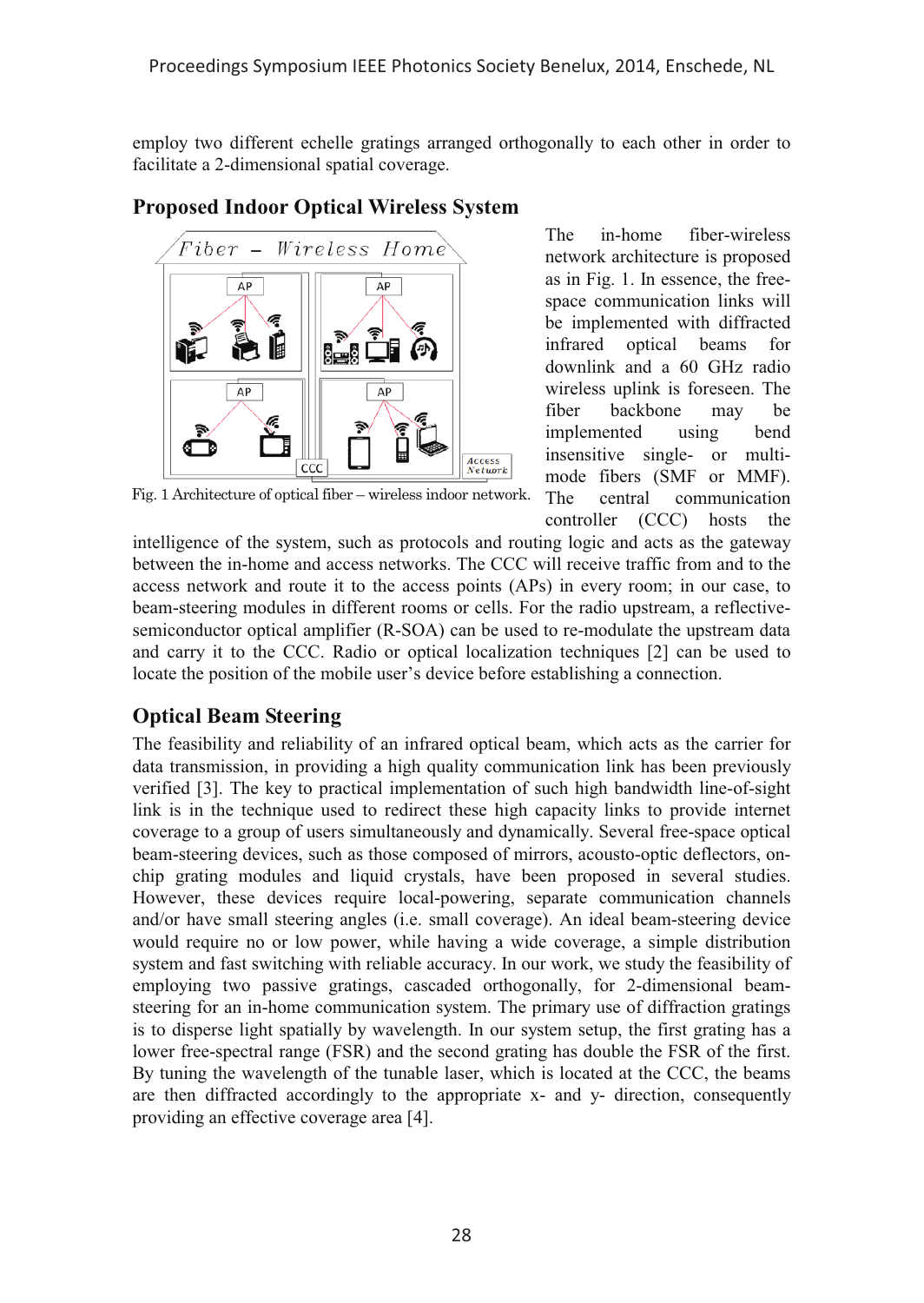



Fig. 2 Testbed setup for 2D beam-steered free-space transmission link of 2.5 m.

Fig. 3 2D tabulation for orthogonally cascaded echelle gratings.

### **Experimental Setup**

Fig. 2 shows the experimental setup of a 2.5 m folded-path free-space optical transmission system with a pair of cascaded gratings. The free-space optical beam propagates from the transmitting (Tx) coupler toward the pair of gratings and 3 pathfolding silver-coated mirrors before arriving at the receiving (Rx) coupler. The first grating is an echelle grating blazed at 63° (31.6 grooves/mm) and the second is an echelle grating blazed at 75° (79 grooves/mm). By means of wavelength tuning, the echelle grating blazed at 63° provides a tuning angle range of 5°. Similarly, the echelle grating blazed at 75° provides a tuning angle range of 17° [3]. This experiment is carried out for the wavelength of 1550 nm on the testbed. A 10 Gbit/s Mach-Zehnder modulator is used to modulate a pseudorandom binary sequence (PRBS) of  $2^{31}$ - 1 with OOK format, onto the 1550 nm beam, which acts as the data carrier. A polarization controller is used to maintain the polarization of light that falls onto the polarization dependent gratings. The transmitted data signal is then captured at the Rx coupler and the signal power is attenuated accordingly in order to perform the bit error rate test (BERT) and eye-diagram measurement. The transmitted power measured at the output of the polarizer is  $\leq 1.5$  dBm. In accordance to the eye safety limit, the maximum optical power transmitted into free-space is about 10 dBm for 1550 nm wavelength, with a beam diameter of approximately 3.33 mm. As a benchmark, a back-to-back (BtB) measurement is carried out by connecting a 2 m long SMF between the polarizer controller and the attenuator.

#### **Measurement Results and Discussion**

The tabulation of the diffracted beams is illustrated in Fig. 3, which is obtained by transmitting a 657 nm laser (for visualization purposes) through the Tx coupler and captured after the second grating. With a similar tabulation for the 1550 nm laser, we measure the quality of four data modulated diffracted beams, labelled as shown in Fig. 3. The bit error rate (BER) performance is presented in Fig. 4. We observe that the measured performance curves of the diffracted data modulated beams overlap the performance curve of the BtB measurement. This signifies that the free-space